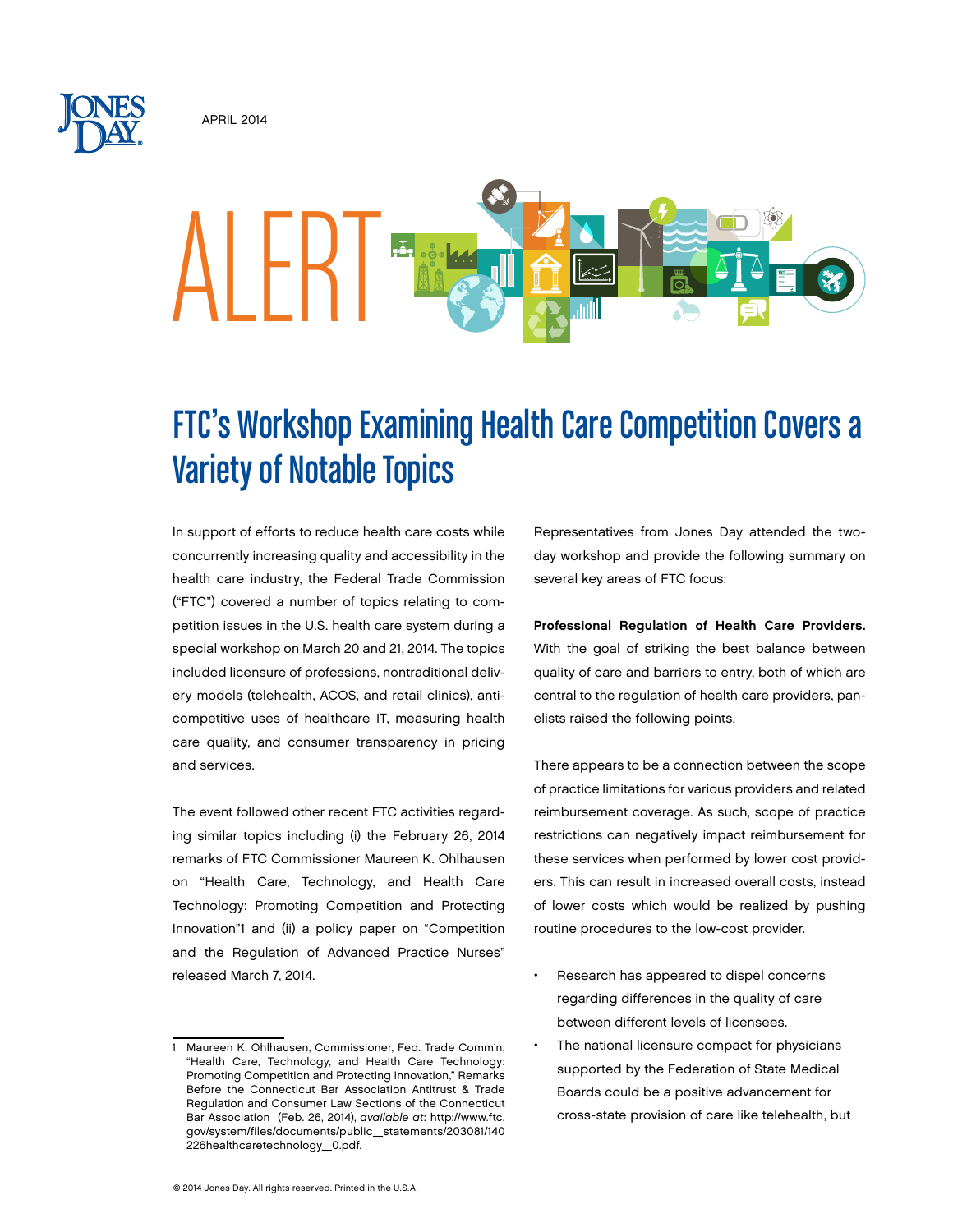other models (including Department of Veteran Affairs reciprocity structures) were also recommended for review by FTC.

As to new emerging professions such as oral health, child birth, and lactation consulting, panelists recommended requiring evidence of quality differences before presenting new licensure categories. It was noted that registration or certification structures could achieve similar goals with fewer requirements than licensure.

Innovations in Health Care Delivery Models. Of particular interest to the FTC, as noted in the opening remarks of FTC Chairwoman Edith Ramirez, new forms of healthcare delivery, notably Accountable Care Organizations ("ACOs"), retail clinics and telehealth, were central topics of discussion throughout the workshop. Panelists identified several common themes among these new delivery models, including (i) convenience, (ii) use of technology, and (iii) alternative provider interactions. While participants cited various cost savings and benefits derived from these care models, a number of challenges were identified. Chief among these were reimbursement coverage and integration among health information technology systems. Some panelists acknowledged that reimbursement for telehealth and retail clinic coverage raises unique concerns, including the likelihood of overuse. But others noted that growing research supports the case for potential cost savings benefits from implementing these nontraditional delivery models. One panelist cautioned the FTC about regulations that arbitrarily encourage or require face-to-face encounters with physicians, or prior patient contact, when in certain circumstances patient questionnaires, phone-based care, or other nontraditional models may meet necessary quality requirements. Use of alternative care providers (e.g., pharmacists to provide immunizations or smoking-cessation counseling) and fostering better collaboration among providers was also a topic of conversation.

Advancements in Health Care Technology. Panelists acknowledged the strong federal policy goals of digitizing health care data and making that information accessible to patients and providers through the use of health information technologies like electronic health records ("EHRs").

Panelists noted two aspects of competition worthy of the FTC's attention. First, panelists expressed disappointment that certain aspects of implementing EHR systems may frustrate the competitive goals of improved access to patient health data. In particular, participants noted that EHR vendors are charging health care providers to share data outside networks or to create interoperability mechanisms among providers. These activities stall data sharing with non-affiliated providers. An American Medical Association ("AMA") representative on the panel noted the high costs of changing software providers and also raised concerns about the competitive impact of consolidation activity among EHR vendors. Second, panelists discussed the competitive implications of how EHR data is used. One participant cautioned the FTC to examine how EHRs are used, for example, to identify physician referral trends.

Measuring and Assessing Quality of Health Care. In the context of considering whether the FTC can effectively utilize quality data on health care providers, participants generally contended that, yes, the FTC could and should consider quality metrics of providers in its various evaluations. However, panelists cautioned the FTC also to take account of improvement initiatives, patient-centered measures, and the pace of advancement when judging quality. Several speakers shared observations on how quality measures can occur in silos and how numerous unrelated measures and scoring methods are creating confusion for insurers, providers, and consumers when it comes to quality. Additionally, participants felt that quality measures are most valuable in advancing competition when they are utilized in larger health systems or affiliated organizations, but had little bearing on individual providers.

Price Transparency of Health Care Services. Focusing on how and when to effectively convey health care provider charges to consumers, panelists from the final segment of the workshop recommended the FTC take steps toward promoting broader transparency, meaningful list pricing, and quality information to consumers by, among other things, requiring merger applications to include information on patient outcomes, and data on the total cost, as tracked by the organization.